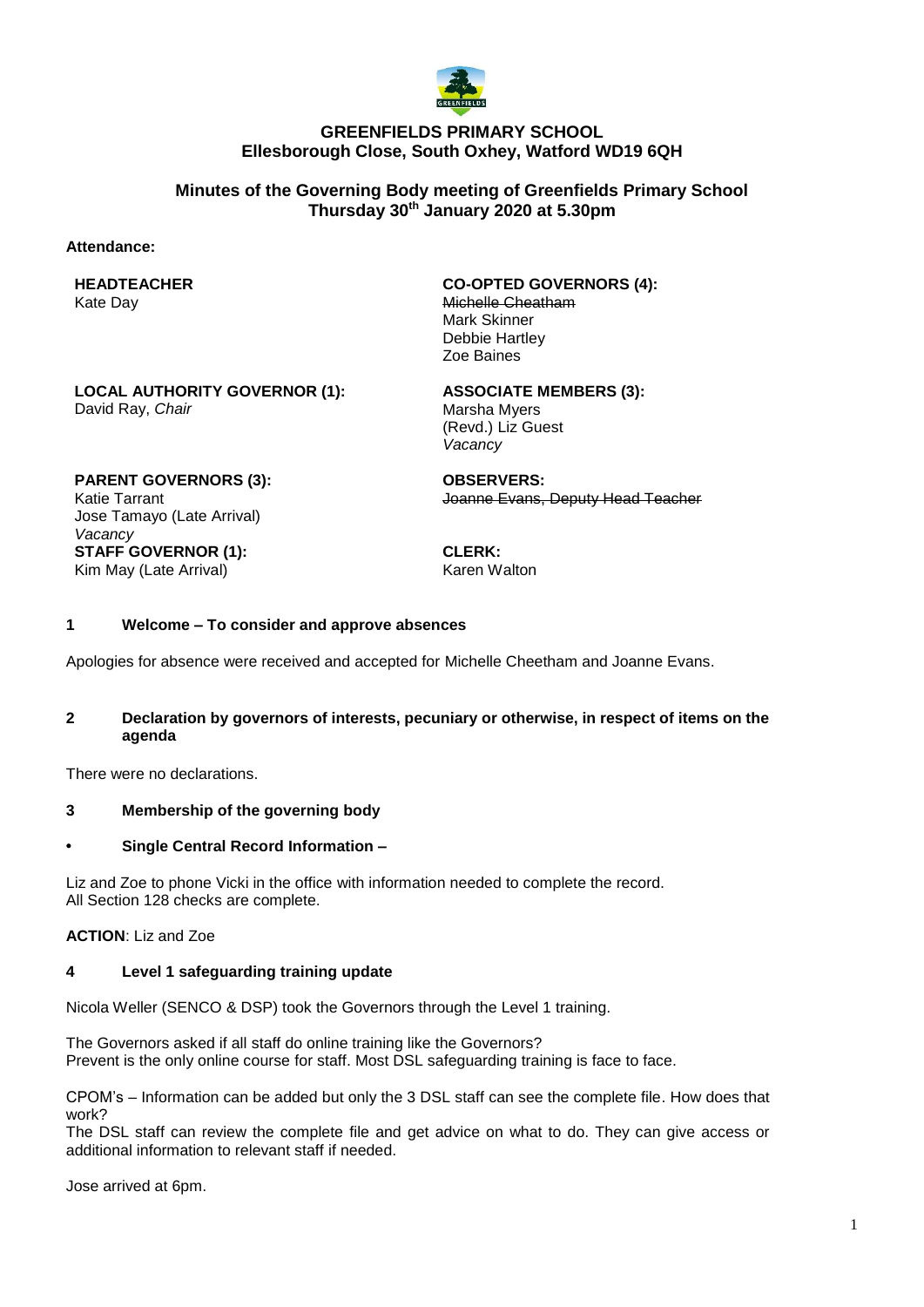Are privately fostered children classed as looked after children? Special Guardianship Older children are, others depend on the conditions of the Child Arrangement Order.

What is working well at Greenfields?

CPOM's is excellent. Being a small school also helps, we get to know the families.

What are the challenges?

The rise of need is tending to be around poverty and domestic abuse. We have a good working relationship with the appropriate support services.

How do the Police help?

Through Operation Encompass the school is notified of any domestic abuse situation by 8am the next morning. Communication has improved.

The missing link is with the NHS services. The school doesn't know if any issue has been taken to NHS services.

The Family First Assessment Process takes time but is good. Not everyone is on it so the opportunity for families to not have to repeat information is missed.

All present governors signed the attendance form and acknowledged that they have read the Keeping Children Safe Policy.

**ACTION**: HT to include the Safeguarding leaflet and Continuum of Need information in the governor's pack.

 **ACTION**: All Governors to read Keeping Children Safe in Education, Annex 1

Kim joined the meeting at 6.30pm.

## **5 To approve the minutes of the meeting held on 28th November 2019 (document circulated)**

No additional comments or questions were raised.

#### **6 Matters arising from the minutes of the meeting held on 28th November 2019**

Point 10 – Statutory Policies – Action complete.

Point 12 – Review of GB Vision & Strategy

Intent statement for the curriculum has been issued.

Ofsted Information Pack – The Content list has been circulated. The last Inspection Report has been added. Governors may be asked what has been implemented and changed since the last Inspection Report.

Typical Ofsted Q&A List – The Chair is continuing to collate questions. Information in the Ofsted Governor Pack will also address some questions.

Linda Hardman, Herts Improvement Partner is coming to the school on Thursday 27<sup>th</sup> February. Linda offered to share potential Ofsted information requests with Governors. The majority of Governors can attend in the afternoon (1.30pm).

**ACTION**: Headteacher to confirm Governor information session with Linda.

When Ofsted call – how many Governors would be expected to attend the inspection? It is understood that many Governors work and therefore as many Governors as possible are expected to attend. The Ofsted inspectors do offer flexibility on timings to accommodate governors as best they can. Last time the Inspectors met Governors at 8am and at 5pm.

**ACTION:** Headteacher to provide a list of what would be required of Governors over and above the usual.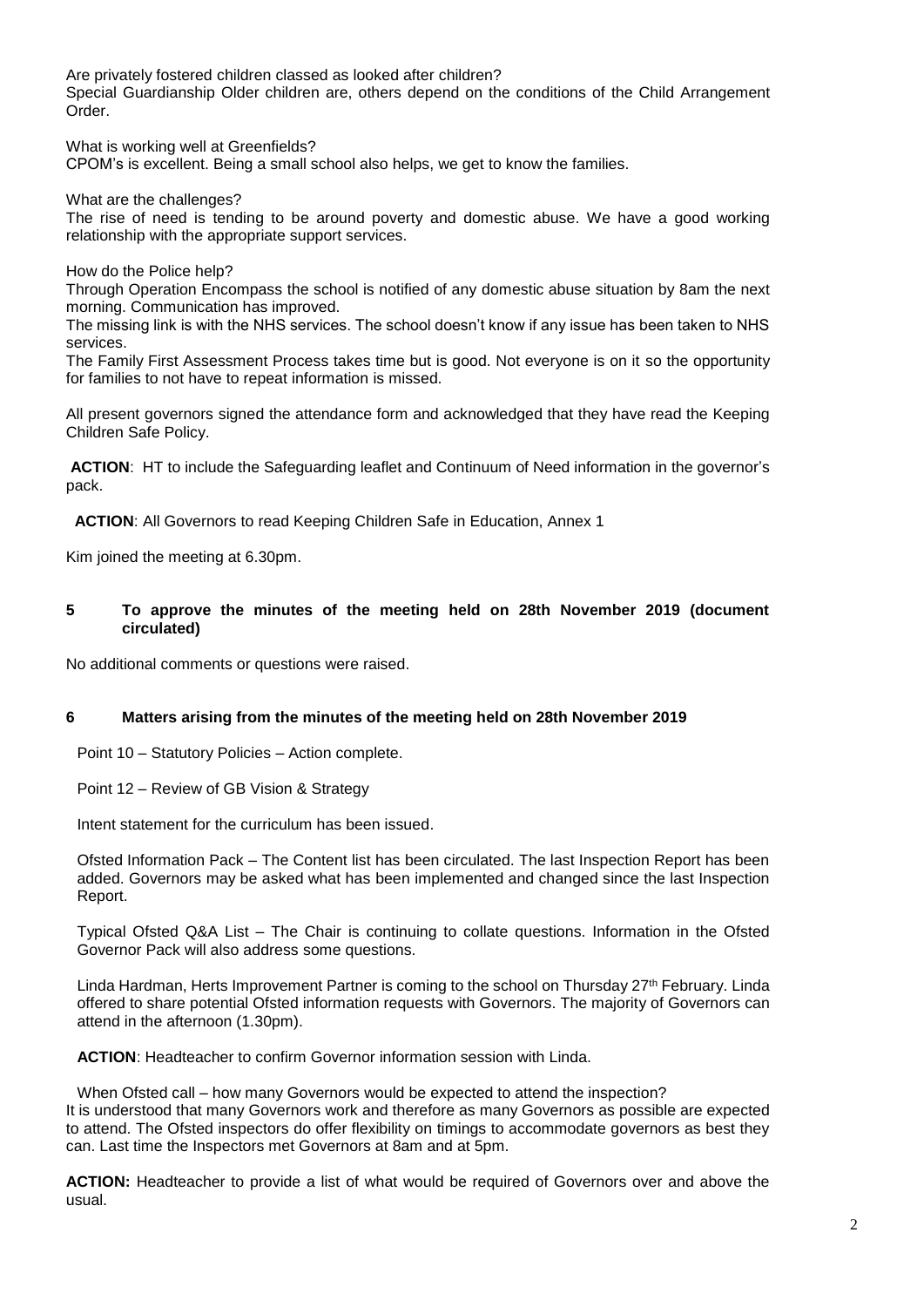The Chair signed the minutes for the records.

## **7 To receive the Headteacher's verbal report - document attached – questions only due to time constraints**

How full is the Nursey aiming to be?

The nursery currently has 30, with 23 who could move to Reception in September. Seven will remain in Nursery and seven applications have been received. It is anticipated that there will be (nearly) 30 in September.

There are 15 paying families and 8 pupil premium families that are being supported. Currently 22 in the afternoon nursery. Feedback from a January joining family is very positive.

Deep dive in Maths – Areas for development – what is "differentiation"?

This is about providing accessible learning with the same work for all children, including those who are struggling with basic maths concepts. Previously different levels of work were offered, now the aim is to provide the same work with different access strategies.

What are "non-negotiables"?

Using capital letters to start a sentence and full stops to finish a sentence. Children should be able to form their numbers properly and do calculations in their heads rather than using fingers. The nonnegotiable statements need to be written in appropriate language and put on the classroom wall.

"More needs to be made of next-steps marking"? Rather than just ticks, a comment had been added. Children were not responding to the comments and so the school is adapting how this is actioned.

"Verbal Feedback was not specific enough" – what was the feedback about? This is being clarified in the records.

"In guided reading which is changing" – what is happening? Historically there were small groups and carousel reading. Now there is more whole class reading, and activities are taking place.

The Governors drew attention to the Christmas Fayre. It was a great concept and a great profit and it was good to see the Year 6's taking responsibility. A good opportunity for everyone to apply practical maths and handle their money.

TLA Support – Do we need any additional specific support for the NQT's? Herts Training is arranged. Jill has also done some onsite training and Jo Evans mentors them on a weekly basis.

Is the Headteacher happy with the support they are receiving? The NQT's are good at asking for support, CPOM's also provide an instant flag if issues occur. The current NQT was trained here for a year before qualifying, this has been a great foundation.

Purple Mash – Has got good feedback. It offers lots of resources and support. We are using it mainly for the computing resources – it comes as a complete package. It can be used across the curriculum and it's great! Staff and children are using it, everything is saved in the cloud, access is easy at home and at school. The school have selected a 5year package over 2 payments.

AK has been appointed – she will be back at Half Term to complete the course and will be employed from July 2020.

A new School Direct student will join in September and is likely to be placed in Year 3. The post is cost neutral.

# **8 Update on Finance (HT)**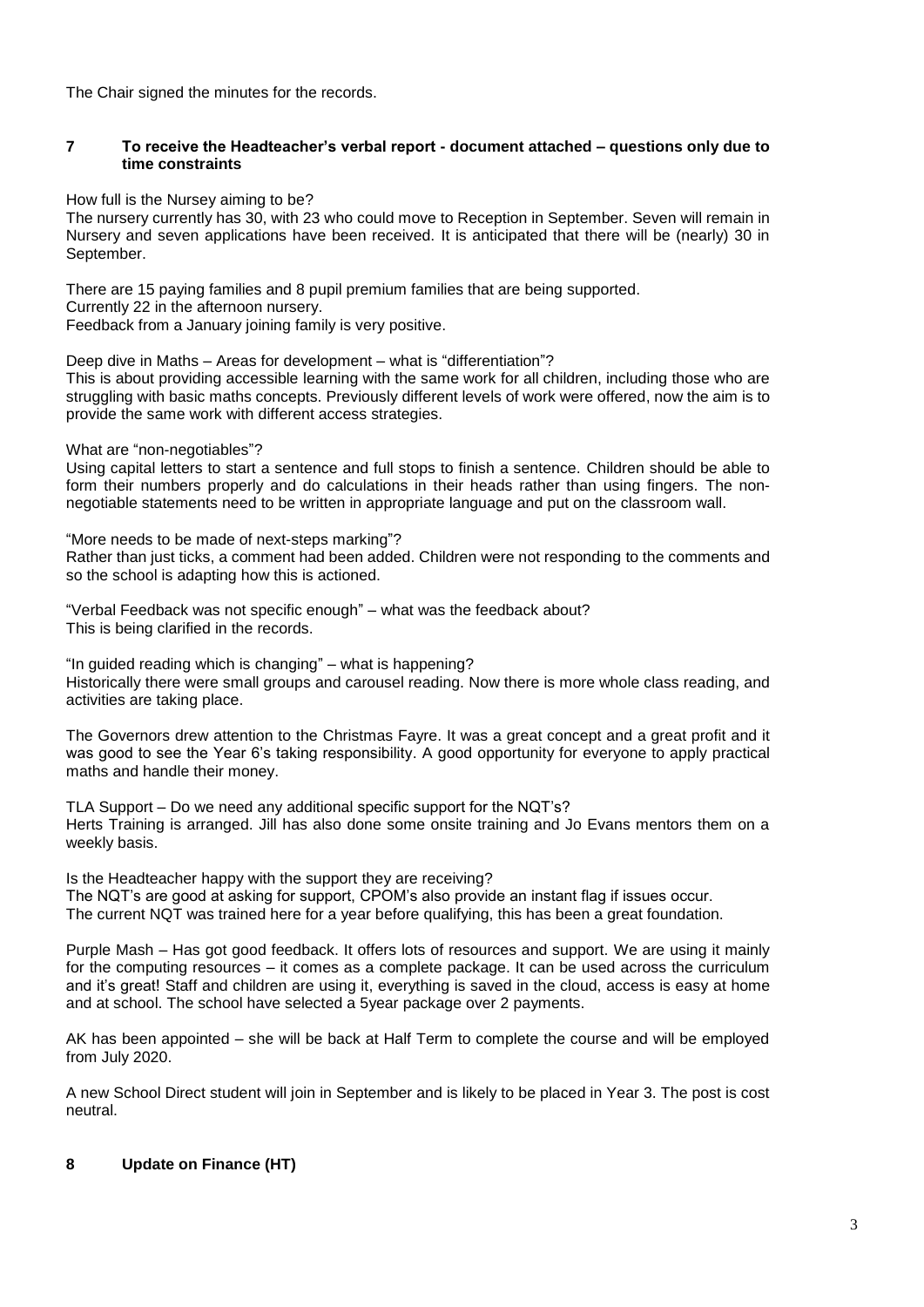Overspend occurring in Computing, training, hardware, whiteboards, although there is now only 1 classroom without an interactive whiteboard.

The first batch of laptops need replacing urgently.

Hardware is gradually being replaced and installed.

A new server has been installed. There were a few teething problems but it's working now.

Next year the school will look to purchase chrome books (approximately £11K).

It's good to note that the Whiteboards and Server are costs that won't be repeated in the next budget.

One of the screens shattered overnight. Con Ed reacted immediately and replaced the screen the same week.

The Budget is on track to be within the required boundaries for the carry forward into next year. The figures are looking better than first predicted.

School Financial Value Statement – The Chair and Head are meeting to complete for assurance purposes.

## **9 Update on Premises (Chair)**

External windows and doors were finished this afternoon with a short snagging list to complete. The final inspection from Hertfordshire Building Control is to be done (w/c 3<sup>rd</sup> February). Hertfordshire have been very accommodating and installed 3 new doors (staff room, dining room plus extra width door in Y4 for use as future office).

There are four internal doors that need replacing. The school needs to pay for one door, Hertfordshire will pay for three. This work is planned for half term. Changing the internal doors will mean that doors can be locked, and the school can be made more secure during lets.

Monday 3rd February – Boiler and heating replacement planning meeting.

The whole heating and water distribution system for the whole school main building is being replaced. This also involves the gas and water mains. This project will be disruptive to the school so the meeting is to plan how the work will be completed. It will take 4-5 months.

If the project is long term is there an opportunity for a portacabin? We will have to look at possibilities after Monday's meeting. Woodhall school may have space the school can share.

The nursery roof leaked but this has now been fixed.

The toilets had recently been blocked. An emergency plumber cleared the problem.

# **10 Safeguarding / Health & Safety**

A Health and Safety walk has been booked in. A lot of the historical health and issues related to premises which have now been or very soon will be resolved (i.e. relating to doors, windows, water supply).

#### **11 Statutory Policies – document attached**

Covered above.

#### **12 Report back on governors' training and visits to the school**

Governors are reminded to complete a visit form each time they visit the school.

**ACTION**: Governor Visit Report word document to be circulated with minutes (Chair)

#### **13 Ofsted readiness**